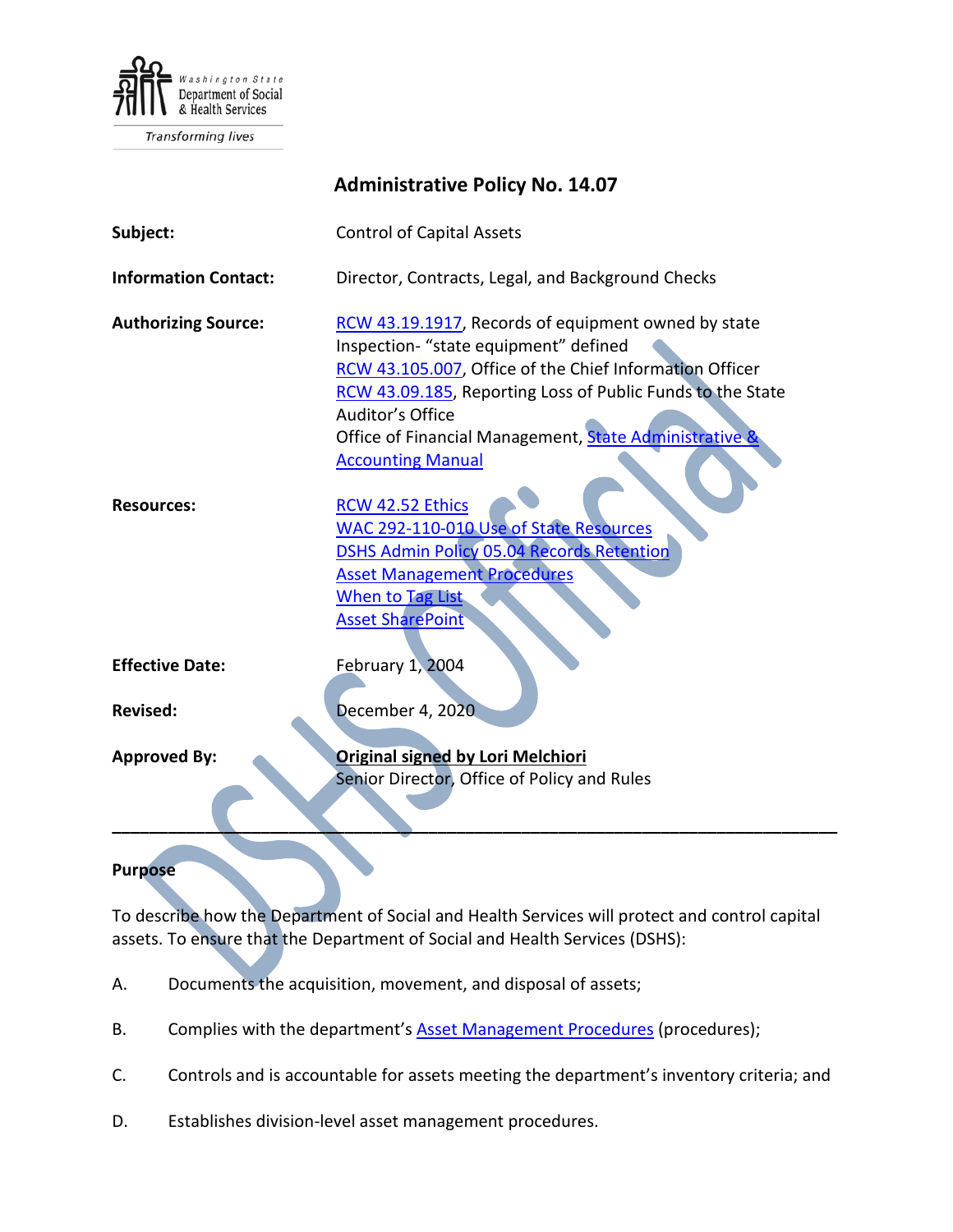#### **Scope**

Responsible stewardship of assets is an inherent part of doing business at all levels of the agency. Accordingly, this policy applies to all DSHS institutions, divisions, offices, sections, units, and staff.

This policy applies to all DSHS assets that meet inventory criteria.

#### **Definitions**

**Annual asset inventory:** a physical inventory of assets performed every year. In odd-numbered years, DSHS performs a "shelf-to-sheet", and in even-numbered years, a "sheet-to-shelf" inventory is completed.

**Annual asset inventory packet:** documents listed below that must be sent to the asset program administrator to complete the annual inventory:

- Cost center certificate of completion;
- Local office certificate(s) of completion;
- Reconciliation report(s);
- "Lost" disposals signed by division director; and
- "Stolen" disposals signed by division director, with a copy of police report attached.

**Asset:** Equipment that is owned by DSHS, equipment that is purchased for or by a contractor or subcontractor if DSHS retains an interest in the equipment, and information technology equipment that is leased from the Department of Enterprise Services (DES) or a DES-approved vendor.

**Asset program administrator:** Staff identified in the Facilities, Finance, and Analytics Administration, whose function is to provide consultation, guidance, and oversight to DSHS programs related to the control of assets meeting inventory criteria.

**Asset coordinator:** The person appointed by the division director or designee responsible for the oversight of inventory within their cost center.

**Asset representative:** The person appointed by the asset coordinator, CBS chief, or appointing authority responsible for the oversight of inventory at one or more location codes.

**Capital assets:** Assets with a unit value of \$5,000 or more. The definition of capital assets for the purpose of this policy excludes land, buildings and equipment permanently attached to, or an integral part of a building or structure.

**Commodity code:** A four-digit numeric code assigned to a capital asset that correlates to a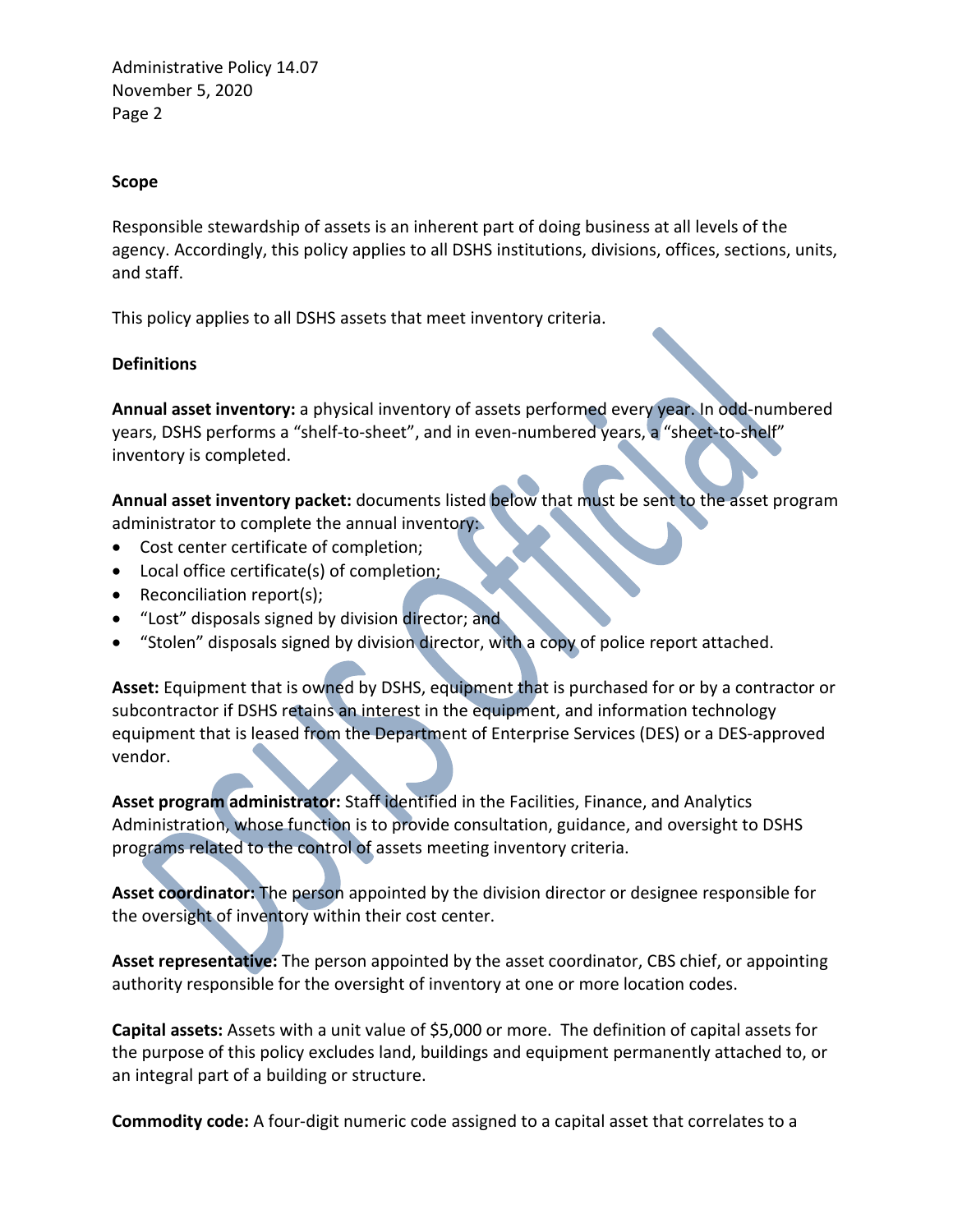descriptive title. For example, 7014 is tablets & smart phones. Commodity codes are listed in the Office of Financial Management's State Administrative & Accounting Manual (SAAM).

**Cost center:** A two-digit TRACKS asset inventory system code designating a DSHS administration, institution, division, program, or council that is comprised of multiple location codes.

**Cost center certificate of completion:** DSHS form 17-116A printed from the TRACKS asset inventory system to certify completion of the reconciliation within a specific cost center.

**Internal controls:** Organization, methods, and procedures adopted by an agency to safeguard its assets, check the accuracy and reliability of its accounting data, promote operational efficiency, and encourage adherence to prescribed policies. Internal controls include the following:

- Separation of duties;
- Clearly written procedures;
- Authorization and documentation;
- Competent, well-directed and well-trained staff; and
- Physical security.

**Inventory criteria:** The standard that determines whether an asset must be inventoried, and that is met when an asset falls within the definition of either capital assets or small & attractive assets.

**Local office certificate of completion:** DSHS form 17-116 printed from the TRACKS asset management system and used to report completion of the reconciliation within a single physical address code.

**Location/sub-location code:** A nine-digit alphanumeric code in the TRACKS asset inventory system that represents an organizational entity at a specific geographical site or physical address.

**Physical inventory report:** The report generated through the TRACKS asset inventory system for a particular physical address code that lists all assets meeting inventory criteria residing at that location.

**Reconciliation:** The annual process of comparing physical counts and inventory records and then identifying, researching, and correcting any unexplained variances.

**Reconciliation report:** DSHS form 17-117 printed from the TRACKS asset inventory system and used to reconcile asset management activities occurring between the start and end dates of the inventory.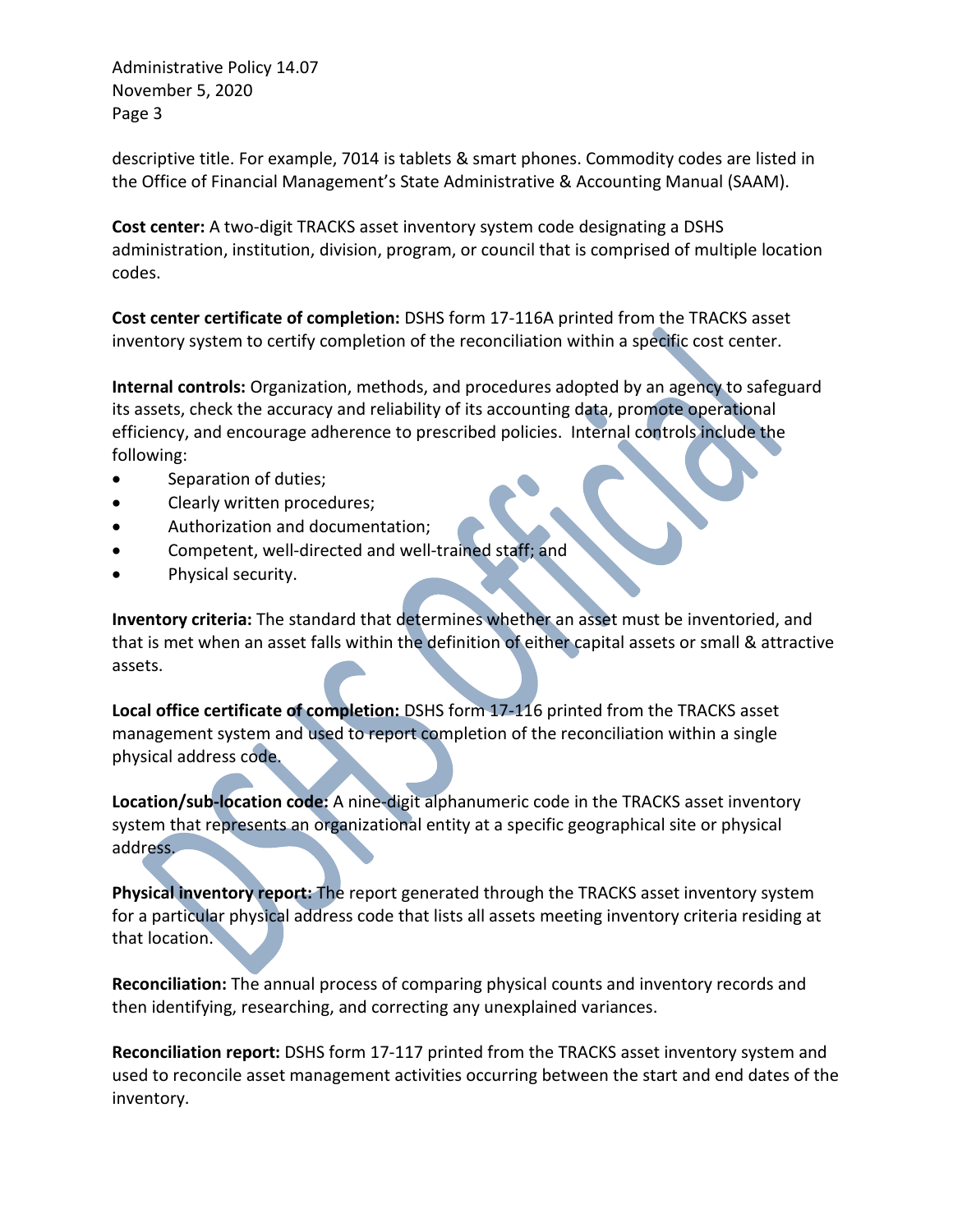**Sheet-to-shelf inventory:** A physical count of assets meeting inventory criteria performed during even-numbered calendar years using the TRACKS physical inventory report as a checklist.

**Shelf-to-sheet inventory:** A blind, physical count of assets meeting inventory criteria performed during odd-numbered calendar years and that is reconciled with the TRACKS physical inventory report. The physical inventory report printout cannot be used to conduct this inventory. Each cost center may conduct a physical inventory count annually, if desired.

**Small & attractive assets:** Assets that are particularly at risk or vulnerable to loss, and that fall below the state's capitalization policy. DSHS-defined small & attractive assets are listed on the [DSHS "When to Tag" List.](http://one.dshs.wa.lcl/FS/OSS/CPU/Documents/When_to_Tag_List.docx)

**Surplus warehouse:** DSHS property redistribution warehouses, which are centrally located within DSHS for disposal, collection, and redistribution of surplus assets.

**TRACKS asset inventory system (TRACKS):** The agency inventory system used for tracking assets meeting inventory criteria.

**Unit value:** Initial unit sale price (excluding cash discounts and rebates) plus transportation charges, sales tax, installation cost, and any other normal and necessary costs required to make the item operational, or the initial unit lease price of IT equipment.

## **Policy**

## **A. All DSHS administrations must:**

- 1. Comply with the department'[s asset management procedures.](http://one.dshs.wa.lcl/FS/OSS/CPU/AssetManagement/Guidelines/Pages/default.aspx)
- 2. Establish division-level procedures for control of assets meeting inventory criteria, as necessary, to implement the requirements set forth in the asset management [procedures.](http://one.dshs.wa.lcl/FS/OSS/CPU/AssetManagement/Guidelines/Pages/default.aspx) These division-level procedures should include:
	- a. Information technology specialist (ITS) responsibilities for movement of any IT equipment;
	- b. Division of responsibilities among administrations and consolidated business services (CBS), as agreed to by the parties; and
	- c. Adequate internal controls.
- 3. Appoint asset coordinator(s) for the cost centers within the administration and ensure asset management training is completed within three months.
- 4. Appoint asset representative(s) as needed for local offices and physical addressed in which assets are located.
- 5. Notify the asset program administrator of appointments and changes to asset coordinators and asset representatives within five business days.
- 6. Complete the annual asset inventory according to the process outlined in the asset [management procedures.](http://one.dshs.wa.lcl/FS/OSS/CPU/AssetManagement/Guidelines/Pages/default.aspx)
- 7. Attest to the completion of each inventory by co-signing a cost center certification of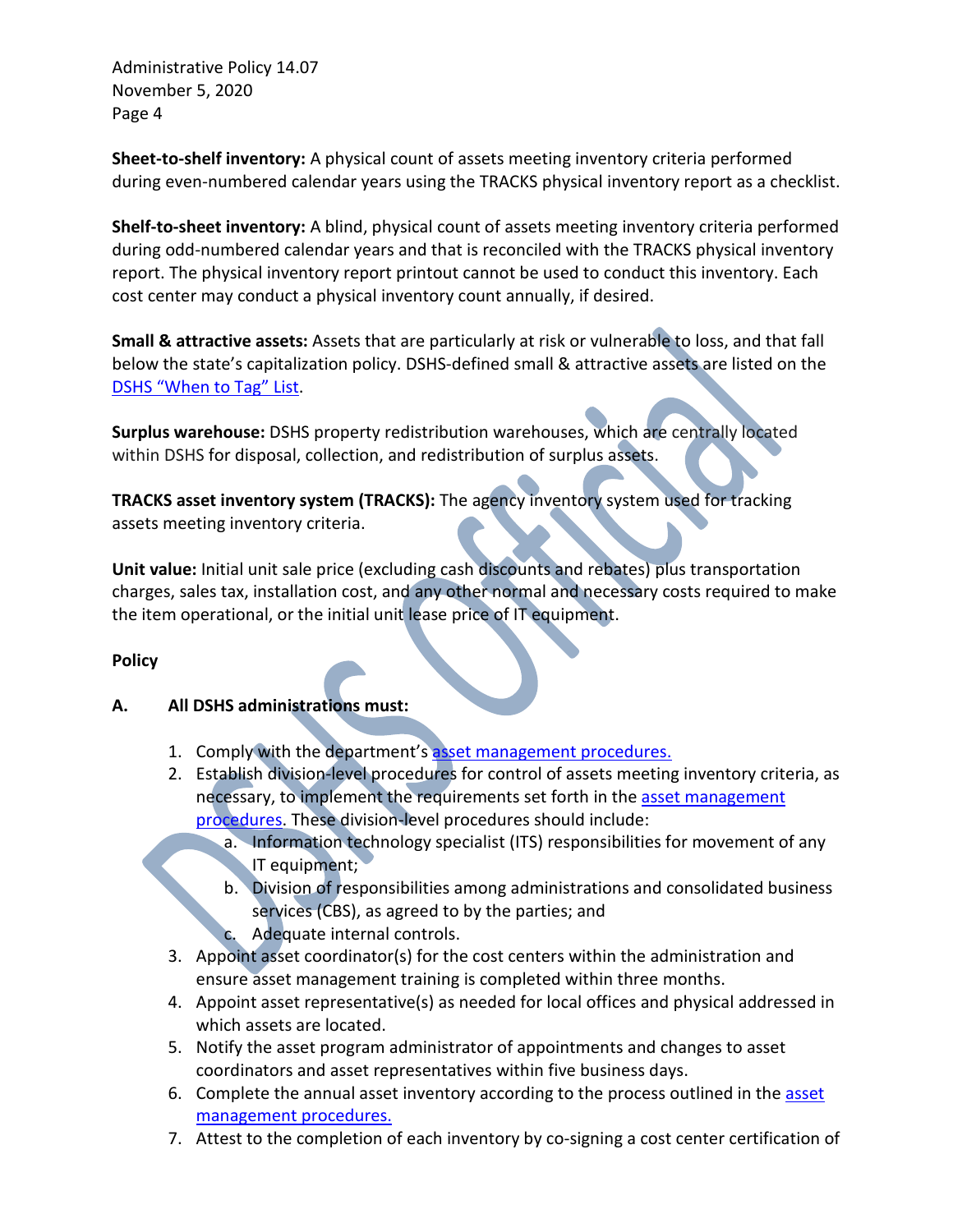completion with the asset management coordinator.

#### **B. All DSHS employees must:**

- 1. Immediately report known or suspected losses of assets meeting inventory criteria to internal audit and consultation per **DSHS Administrative Policy 16.10.**
- 2. Report known or suspected losses of assets meeting inventory criteria to the applicable asset coordinator and asset representative.
- 3. Report known or suspected losses of IT equipment to the TSD help desk.

## **C. Ownership of capital assets associated with contractors:**

- 1. In the absence of any federal or state law governing a particular type of contract, ownership of all assets purchased by a contractor in conjunction with a DSHS contract must be as stated in the contract.
- 2. When DSHS retains an ownership interest of assets furnished to the contractor, the DSHS administration, institution, division, program, or council must require that the asset be:
	- a. Used only for the performance of the contract;
	- b. Reasonably protected from damage or loss;
	- c. Surrendered to DSHS prior to settlement upon completion, termination, or cancellation of the contracts; and
	- d. Tagged and recorded into TRACKS in accordance with asset management inventory policy and procedures, if the asset meets the department's inventory criteria.

## **Roles & Responsibilities**

## **A. Asset coordinators must:**

1. Provide TRACKS asset management training for asset representatives within three months of gaining access into the TRACKS.

2. Provide training and guidance to asset representatives for implementing divisionlevel procedures and guidelines.

- 3. Ensure that all assets meeting inventory criteria have accurate and current information in TRACKS, in accordance with the [asset management procedures.](http://one.dshs.wa.lcl/FS/OSS/CPU/AssetManagement/Guidelines/Pages/default.aspx)
- 4. Ensure that assets meeting inventory criteria are properly received and updated in TRACKS as specified in the [asset management procedures.](http://one.dshs.wa.lcl/FS/OSS/CPU/AssetManagement/Guidelines/Pages/default.aspx)
- 5. Collect and review annual inventories for accuracy and reconcile any differences with either the local asset representative(s), CBS staff, or both.
- 6. Manage annual inventory tasks as specified in the [asset management procedures](http://one.dshs.wa.lcl/FS/OSS/CPU/AssetManagement/Guidelines/Pages/default.aspx)
- 7. Submit the annual asset inventory packet, with all required signatures and sorted by location code, to the asset program administrator.
- 8. Ensure that the completed annual asset inventory packet is sent to the asset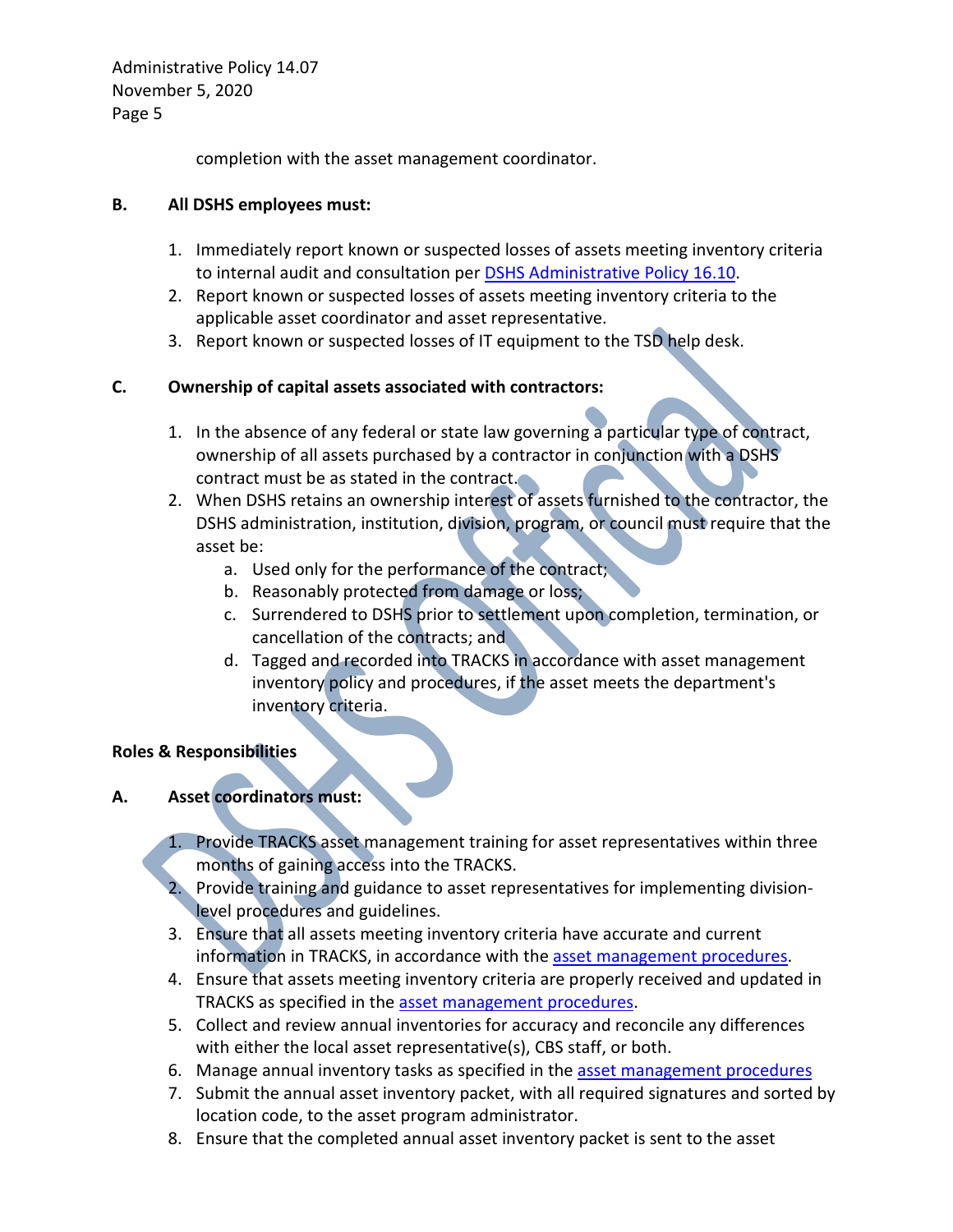> program administrator by the date specified in the inventory timeline on the [Asset](http://one.dshs.wa.lcl/FS/OSS/CPU/AssetManagement/Pages/default.aspx)  [SharePoint.](http://one.dshs.wa.lcl/FS/OSS/CPU/AssetManagement/Pages/default.aspx)

- 9. Inform the asset program administrator, via e-mail, of changes in inventory staff, locations, phone numbers, organization name, and security levels for staff access to the TRACKS asset inventory system.
- 10. Retain all documentation related to disposals for six years after disposal date, including but not limited to:
	- a. E-mails;
	- b. Disposal forms signed by the surplus warehouse indicating receipt of disposed assets; and
	- c. Police reports for stolen assets.
- 11. Retain inventory count sheets for six years from the date of the inventory.

## **B. Asset representatives must:**

- 1. Inform the asset coordinator of changes in inventory staff, location, phone numbers, or organization name.
- 2. Perform tasks listed in Roles and Responsibilities Section A. specific to the assigned location code(s) if delegated to do so by the asset coordinator.

## **C. Surplus warehouse must:**

- 1. Exercise approval authority for the disposal, transfer, scrap, and donation of assets meeting inventory criteria.
- 2. Provide a dated, signed TRACKS surplus disposal document to the asset representative or designee of the physical location code when receiving assets meeting inventory criteria. Each dated, signed TRACKS surplus disposal document should indicate whether some assets meeting inventory criteria were not actually received by the surplus warehouse.
- 3. Reconcile dated, signed TRACKS surplus disposal documents in the TRACKS asset inventory system within 14 calendar days of receipt.

# **D. Asset program administrator must:**

- 1. Maintain the TRACKS system for fixed asset inventory control data. This includes:
	- a. Prompt performance of routine tasks, including issuing tags, processing disposals, and releasing transfers; and
	- b. Act as a liaison with the information technology department for programing updates to the asset management system.
- 2. Provide consultation regarding asset management activities to field staff and the surplus warehouse to ensure compliance with this policy.
- 3. Assign levels of security access to the TRACKS system for inventory field staff according to the asset coordinators' recommendations.